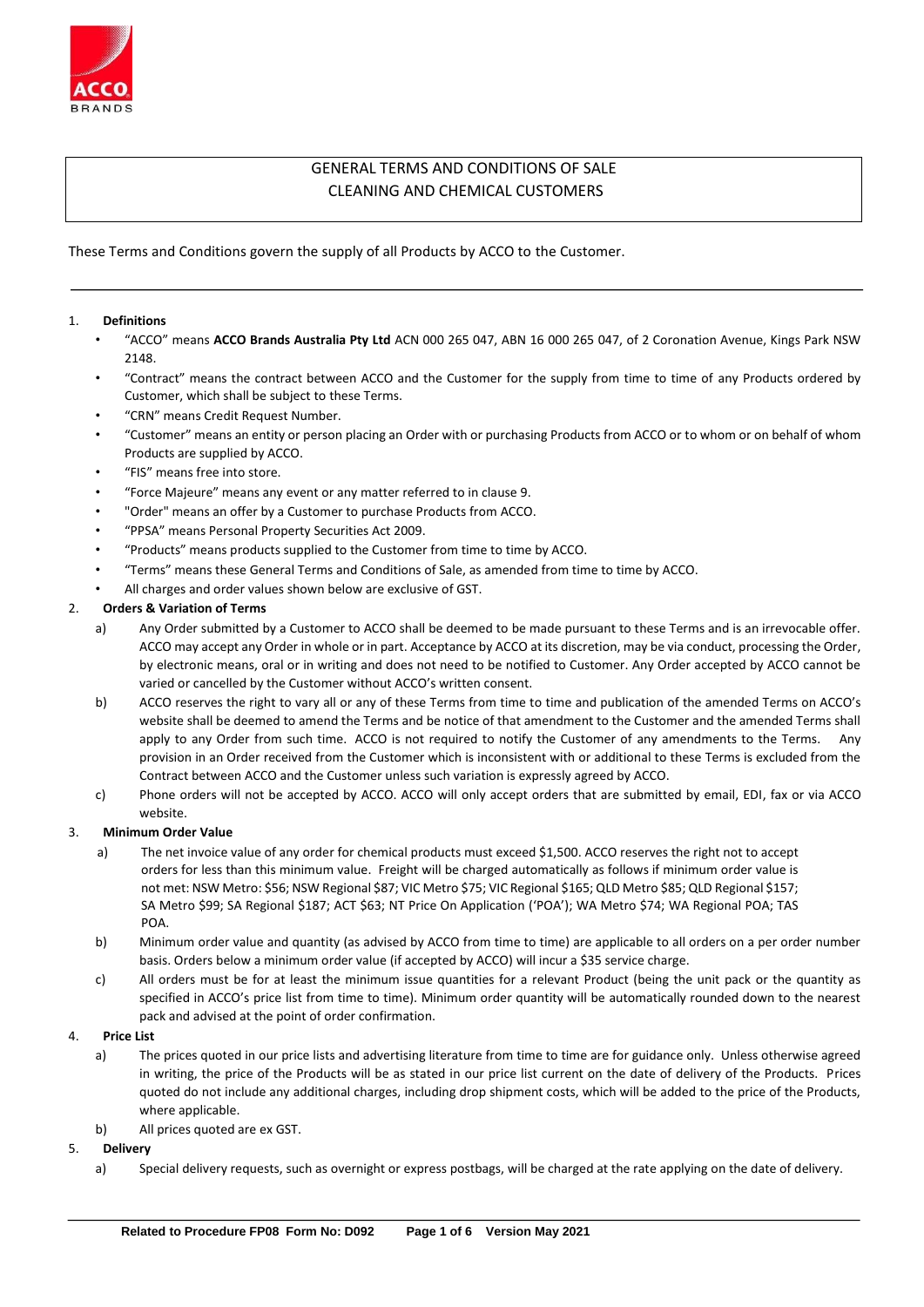- b) Delivery times provided by ACCO are estimates only. Customer will be deemed to accept delivery of an order when made even if a different delivery date is specified in the order. In respect of Products which are classified as dangerous goods under any legislation, any notified estimated delivery times will be deemed to be extended by an allowance of 48 hours.
- c) Unless specified in specific customer agreements for orders received before 10:30 am (Business Day Sydney Time) these will be processed the same day that they were received. For orders received after 10:30 am (Business Day Sydney time) these will be treated as having been received the next business day for processing.
- d) ACCO will not be liable in any way whatsoever for any loss, damage or expense suffered or incurred by the Customer arising from or in connection with ACCO cancelling an order for Products for any reason or the non-availability, delay in delivery or nondelivery or non-supply of Products.

## 6. **Direct Deliveries**

- a) All orders specifying direct delivery are price on application.
- b) Any deliveries requiring a second attempt for delivery (e.g., address change etc), will be charged the additional costs incurred.

## 7. **Pallets / Containers**

ACCO may charge a deposit on invoices for Products supplied on pallets or other special containers. Customer will be credited / refunded for such returned or exchanged pallets or containers in good order and condition.

## 8. **Payment**

- a) ACCO payment terms for approved credit accounts are strictly net thirty (30) days from the last day of the month in which the invoice was issued and each respective invoice is payable, without deduction or set-off, on such date.
- b) ACCO reserves the right at its absolute discretion at any time to withdraw any credit terms and substitute cash for any order or any other terms.
- c) ACCO may require the Customer to pay cash in full prior to delivery if in ACCO's reasonable opinion the creditworthiness of the Customer is, becomes or is likely to become unsatisfactory.
- d) Customer will be liable for all costs of collection and any legal fees incurred by ACCO in recovering amounts payable under the Contract.
- e) The Customer must pay to ACCO, and indemnify ACCO from and against, all costs and expenses including debt collection agency fees and legal expenses on a solicitor and client basis incurred by ACCO in connection with: i) default by the Customer under the Contract; ii) the recovery of any monies due and payable but unpaid by the Customer; and/or iii) the exercise or attempted exercise by ACCO of any power conferred on it by these Terms.

#### 9. **Force Majeure**

- a) If for any reason beyond the control of ACCO, including without limitation, as a result of any serious health issues, strike, trade dispute, fire, tempest, theft or breakdown in systems, communications, machinery, logistics or supply chain, orders cannot be filled at any time, ACCO shall (at its sole discretion and without prejudice to the rights of ACCO to recover any sums owing to it in respect of deliveries made) be entitled to unilaterally, and without having to give prior notice to the Customer: (i) cancel any order for Products placed by the Customer with ACCO; (ii) terminate any Contract between ACCO and the Customer that may have arisen by reason of the operation of these Terms; and/or (iii) terminate any trading account. The Customer shall have no right or entitlement to make any claims for damages, liability, costs, expenses, loss or third party claims suffered or incurred by the Customer arising or in relation to any such cancellation, termination or any action taken by ACCO in pursuant to this clause 9.
- b) ACCO will not be liable for any costs, expenses, loss, damages, delays or failure to deliver or perform its obligations under the Contract in relation to any Force Majeure event or any matter referred to in clause 9 a).

# 10. **Retention of Title & Risk**

- a) Customer agrees that all Products shall remain the property of ACCO and the property in, title to, all Products shall not pass to the Customer until such time as ACCO has:
	- i. been paid in full for all Products; and
	- ii. received payment of all other sums that are owing by the Customer to ACCO; and
	- iii. all moneys owing and referred to in clause 10 a) i and ii above have been collected and

# cleared by ACCO.

- b) Where ACCO has not been paid in full for any Products and/or in full for any other amounts that are due for payment by the Customer to ACCO, then:
	- i. the Customer shall hold any such Products upon trust and as a fiduciary for ACCO and shall store and identify all such Products in a manner that clearly shows ACCO's ownership thereof and Customer will disclose to ACCO all relevant information regarding the Products;
	- ii. the Customer must not sell any Products without the prior written consent of ACCO except in the ordinary course of the Customer's business;
	- iii. the Customer shall have no right or claim to any right or interest in the Products to secure any liquidated or unliquidated debt or obligation that ACCO owes or may owe to the Customer:
	- iv. the Customer may not claim any lien over the Products;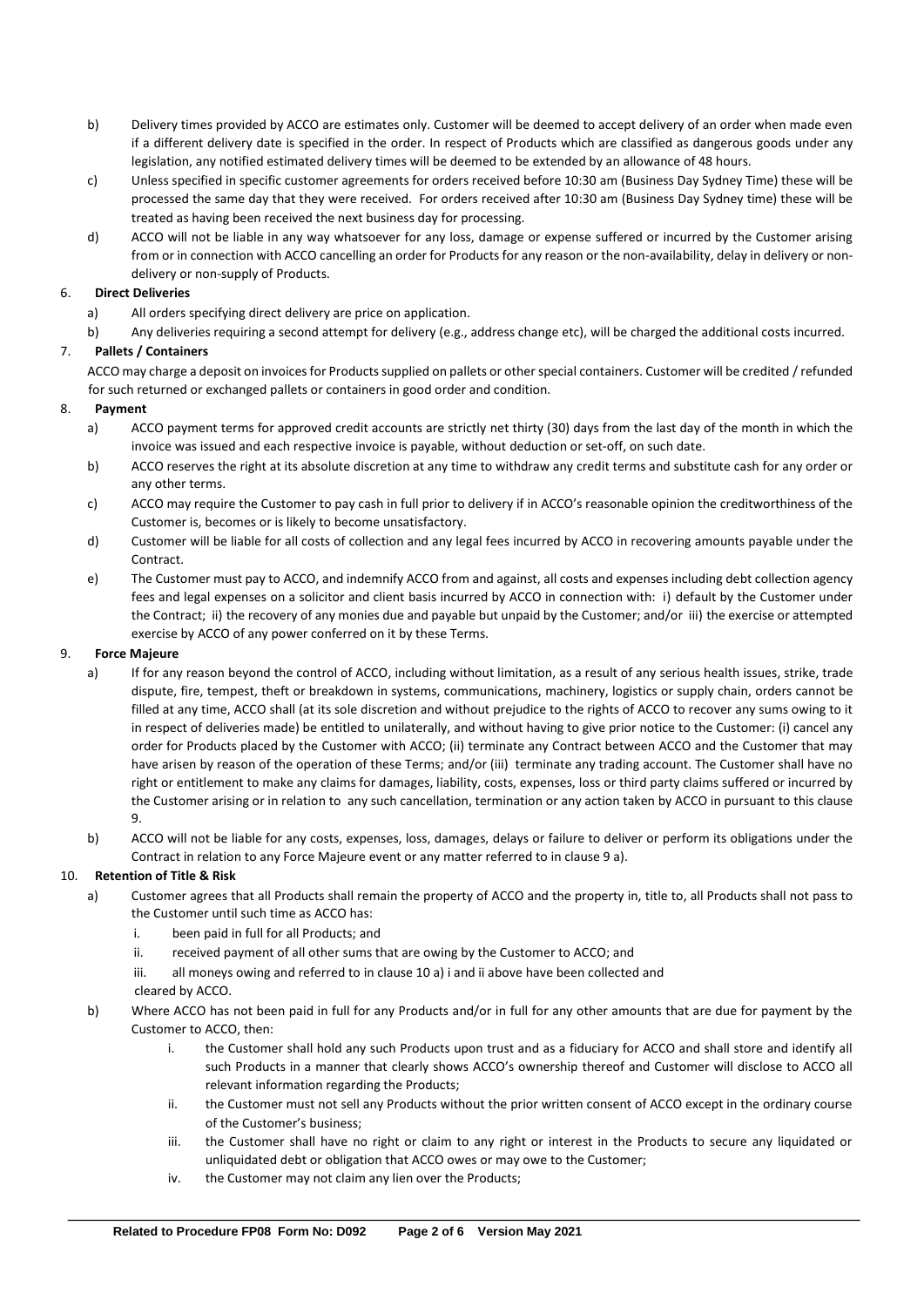- v. the Customer agrees that it shall not create or grant any security interest in the Products or in any display stands to any third party except as may be authorised by ACCO; and
- vi. without prejudice to ACCO's rights as an unpaid seller or any of its other rights or remedies to retake possession of ACCO Products from the Customer, the Customer hereby agrees to deliver up such Products to ACCO upon demand by ACCO and otherwise agrees that ACCO may recover possession of the Products and display stands at any site owned, leased, occupied, possessed or controlled by the Customer and the Customer agrees that ACCO and its servants and agents have an irrevocable licence to enter any premises and use all reasonable force to obtain possession of the Products for such purpose. For the purposes of identification of different consignments of Products and receipt of proceeds by Customer, the principle of 'Last In, First Out' shall be applied to any Products that cannot be distinguished.
- c) Where: (i) title has not passed to the Customer in any Products; and (ii) those Products are sold to a third party by the Customer, then the proceeds of such a sale by the Customer, to the extent that they are deemed to equal in dollar terms the amount owing by the Customer to ACCO on any account at the time of receipt of such proceeds, shall be held upon trust by the Customer for ACCO in a separate account until such time as full payment is made of all amounts owing by the Customer to ACCO.
- d) The Customer hereby indemnifies and shall hold harmless ACCO against all loss and damage incurred or sustained by ACCO as a result of or in relation to the exercise of ACCO's retention of title rights.
- e) This clause shall also apply in respect of any Products supplied by ACCO to a related company account of a Customer where such related company account is in default.
- f) Customer must inform ACCO immediately of any enforcement action, levy or writ of execution against the Products or attempt to do so by any third party and must do all things necessary and take such action as ACCO may direct in order to fully preserve ACCO's rights and interest in the Products until ACCO has received payment in full for the Products;
- g) Risk in the Products will pass to the Customer where:
	- i. Products are delivered FIS, from the time of delivery to the Customer's nominated point of delivery; or
	- ii. Products are collected by Customer or its carrier from ACCO, from the time of such collection,

and Customer must, at its own expense, insure the Products against all loss or damage, howsoever caused, from the time at which risk passes to Customer. The benefit of any insurance claim in respect of damage or destruction to the Products is hereby assigned to ACCO until the Products are paid for in full. Customer hereby indemnifies ACCO against any loss or damage to the Products howsoever arising until the Products are paid for in full by Customer.

#### 11. **Cancellation and right to stop supply**

- a) Notwithstanding any term to the contrary, if the Customer fails to pay in full on the due date any invoice which is due and payable, then ACCO is entitled at its discretion, and without any liability, by giving written notice to the Customer (and without the need for any advance notice), to immediately:
	- (i) cease and/or suspend delivery of all or any Products (as determined by ACCO at its absolute discretion) to the Customer, notwithstanding that such Products may be the subject of an agreed purchase order or Contract between the parties; and/or
	- (ii) decline to accept any future purchase Orders received from the Customer for any of the following periods:
		- A. indefinitely or for such period as nominated by ACCO; or
		- for such period until all monies in respect of all issued invoices have been paid in full by the Customer,

AND in the event of such failure to pay, all invoices issued by ACCO to the Customer, notwithstanding their payment terms or clause 8, shall be deemed to be due and payable immediately by the Customer to ACCO.

- b) If ACCO exercises its rights under this clause:
	- (i) The Customer shall be liable for, and hereby indemnifies and shall keep indemnified ACCO against all costs and expenses suffered or incurred by ACCO in relation the exercise by ACCO of any of its rights, including without limitation, all third party costs, taxes, duties, holding costs, insurance, warehousing, transport and delivery costs, and any spoilage, and/or damage to any Products; and
	- (ii) ACCO shall have no liability whatsoever in respect of any claim, costs, expenses, damages, loss, liability or for any consequential loss, loss of profits, loss of business opportunity, goodwill and/or reputation, which may be suffered or incurred by the Customer in relation to the exercise by ACCO of its rights under this clause, any Contract and/or these Terms.

#### 12. **Notices**

Any notice by a party to the other shall be sufficiently served if served personally, by email or by facsimile transmission or if posted by prepaid post to the party to be served at the registered office of such party or its last known place of business and shall be deemed to have been received within two (2) days of the date of posting if served by post and immediately upon transmission if served by facsimile transmission, and sending if sent via email.

- 13. **PPSA** 
	- a) Defined terms in this clause 13 have the same meaning as given to them in the PPSA.
	- b) ACCO and the Customer acknowledge that these Terms constitute a Security Agreement and entitle ACCO to claim a Purchase Money Security Interest ("PMSI") over the Collateral supplied or to be supplied to the Customer as Grantor pursuant to these Terms.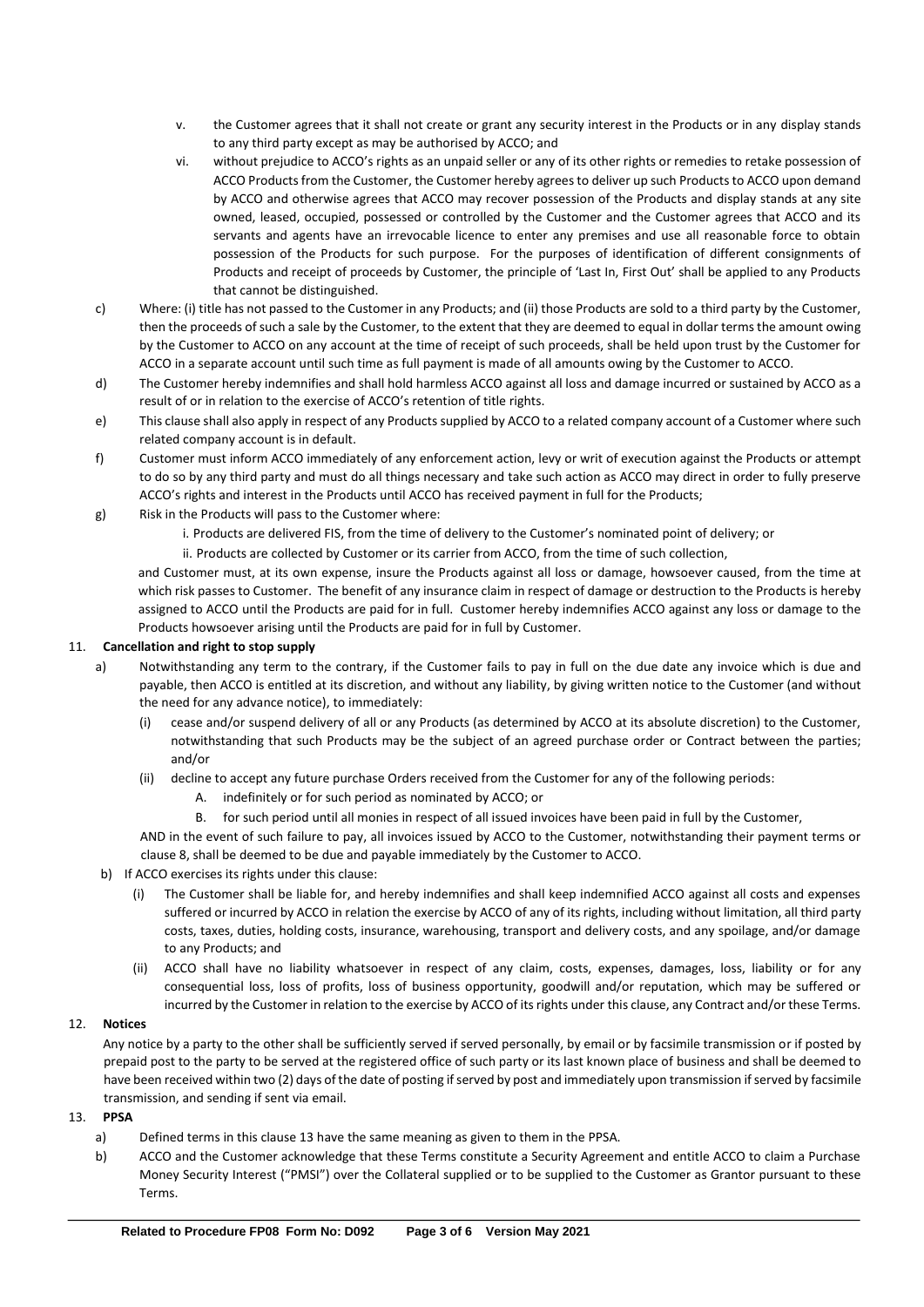- c) The goods supplied or to be supplied under these Terms fall within the PPSA classification of "Other Goods" acquired by the Customer pursuant to these Terms.
- d) ACCO and the Customer acknowledge that ACCO as Secured Party is entitled to register its Security Interest in the Collateral supplied or to be supplied to Customer pursuant to these Terms on the PPS Register.
- e) To the extent permissible at law, the Customer:
	- i. Hereby indemnifies ACCO against, and shall pay on demand to ACCO, all costs and expenses, including legal costs and expenses on a solicitor / client basis, incurred or suffered by ACCO in relation to the:
		- a. Registration or amendment or discharge of any Financing Statement registered by or on behalf of ACCO; and/or
		- b. Enforcement or attempted enforcement of any Security Interest granted to ACCO by the Customer.
	- ii. Agrees that nothing in sections 130 and 143 of the PPSA will apply to these Terms or the Security under these Terms;
	- iii. Agrees to waive its rights to, or to do, any of the following under the PPSA:
		- a. receive notice of removal of an Accession under section 95;
		- b. receive notice of an intention to seize Collateral under section 123;
		- c. object to the purchase of the Collateral by the Secured Party under section 129;
		- d. receive notice of disposal of Collateral under section 130;
		- e. receive a Statement of Account if there is no disposal under section 132(4);
		- f. receive a Statement of Account under section 132(3) (d) following a disposal showing the amounts paid to other Secured Parties and whether Security Interests held by other Secured Parties have been discharged;
		- g. receive notice of retention of Collateral under section 135;
		- h. redeem the Collateral under section 142;
		- i. reinstate the Security Agreement under section 143; and
- f) receive any notice of any verification statement (see section 157(1) and section 157(3)), including without limitation, a copy of any Verification Statement confirming registration of a Financing Statement or a Financing Change Statement relating to a Security Interest granted by the Customer to ACCO. All payments received from the Customer must be applied in accordance with section 14(6)(c) of the PPSA.

## 14. **Return of Products**

- a) ACCO is not obliged to accept the return of Products from the Customer or grant credit for such Products. The return of Products will be assessed and reviewed on a case by case basis.
- b) The Customer must obtain prior approval from ACCO before any Products can be returned, which is evidenced by a CRN issued by ACCO. All requests for Product returns must be made within 14 days of the relevant invoice date and if such request is approved by ACCO (by the issue of a CRN) the Products must be returned by the Customer to ACCO within 14 days of the receipt of the CRN.
- c) Any returned Products must be in original condition and suitable for resale and may be returned down to ACCO's lowest box unit of sale
- d) All Returned Products must satisfy the following conditions:
	- i. be accompanied by ACCO's CRN; and
	- ii. be accompanied by ACCO's packing reference and original invoice or the original invoice number; and
	- iii. be returned in the condition in which it was delivered to, or collected by, the Customer.
- e) Those Products which have certification or labelling related to, or mandated by, the Forest Stewardship Council (FSC) or Programme for the Endorsement of Forest Certification (PEFC) and that have been invoiced by ACCO, cannot be returned.
- f) Products that have been discontinued by ACCO cannot be returned.

#### 15. **Short Deliveries & Damaged in Transit Claims**

- a) To recognise a claim for Products damaged in transit by ACCO's carriers and short deliveries, ACCO must be notified, in writing, within 7 calendar days of delivery, failing which the Products supplied will be deemed to have been received and accepted by the Customer in merchantable and faultless quality and condition at the time of receipt and ACCO will have no further liability whatsoever in relation to the Products.
- b) Approved damaged in transit claims will be credited and re-invoiced as determined by ACCO.

# 16. **Faulty Returns**

- a) In the case of Products which are faulty, ACCO may in its absolute discretion repair, replace or provide a refund for such faulty Products.
- b) All requests for return of faulty Products will only be processed once the relevant warranty has been established and a description of the fault has been provided to, and validated by, ACCO. Should the fault relate to a machine, serial numbers must also be provided. If the fault relates to a board, batch numbers must be provided.
- c) If ACCO's chosen courier is not able to collect all the Products due to Products not being ready or for any reason, then a fee for every such attempted collection will be charged to, payable by, the Customer and ACCO is also entitled to deduct such amount from any available credit in the Customer's account.
- 17. **Incorrect Products Shipped**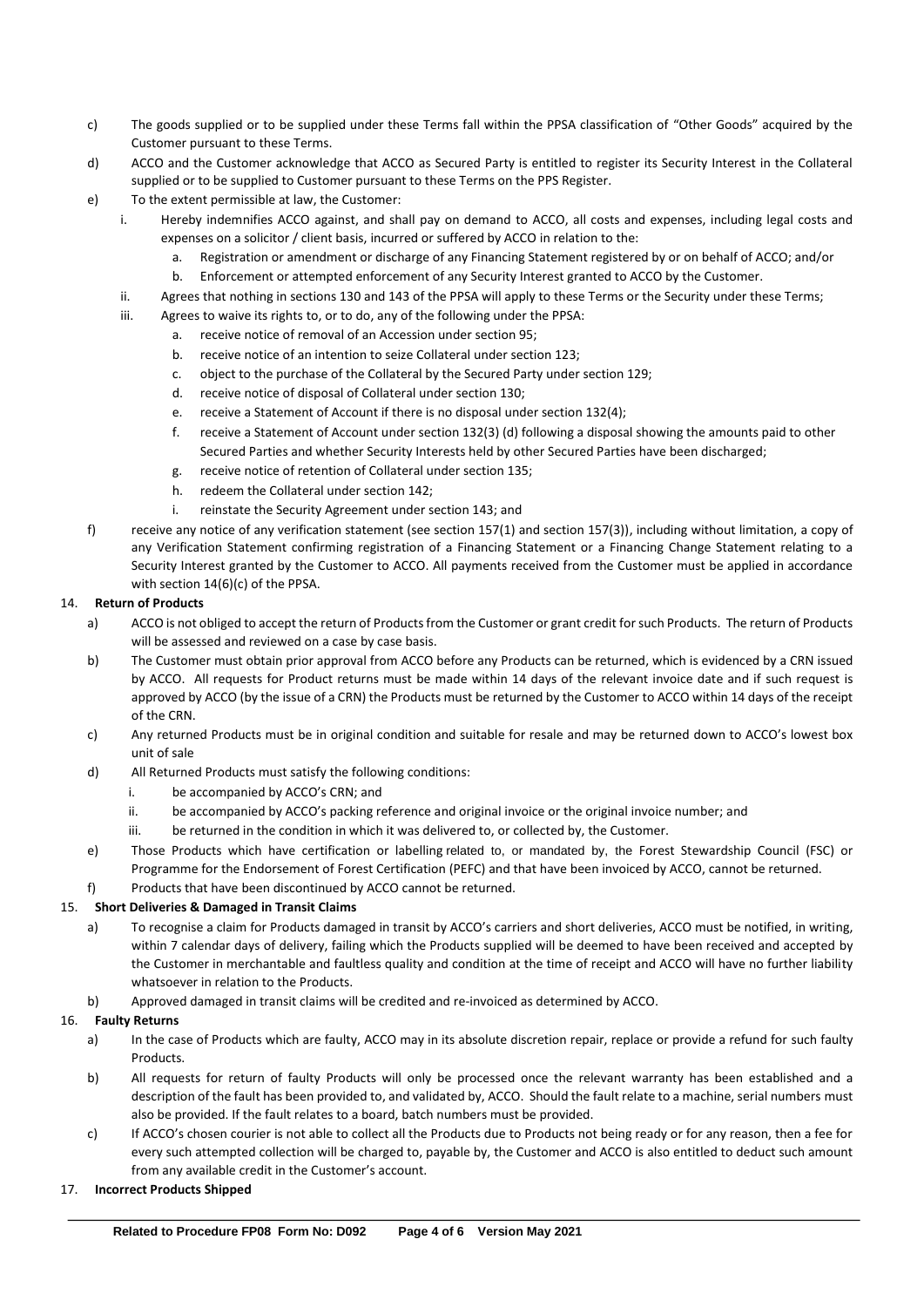In the case of ACCO shipping incorrect Products, the Customer must notify ACCO within 14 days of the invoice date. Under these circumstances, no handling charge will apply and ACCO will be responsible for the freight charges, provided ACCO nominates the carrier. However, the Products must be in original condition and suitable for resale otherwise credit may be refused or reduced.

#### 18. **Liability**

- a) Except as expressly provided to the contrary in these Terms and to the maximum extent permitted by law, all terms, conditions, warranties, undertakings, inducements or representations whether express, implied, statutory or otherwise, relating in any way to the supply of Products are excluded.
- b) Without limiting the generality of the preceding paragraph, ACCO will not be under any liability to the Customer in respect of any loss or damage (including consequential loss or damage, economic loss, loss of profits, loss of business or data) however caused (whether by negligence, breach of contract, statute or otherwise), which may be suffered or incurred by the Customer for any reason, or which may arise directly or indirectly in respect of the failure or omission on the part of ACCO to comply with its obligations under the Contract. ACCO's maximum aggregate liability for any cause and under any head of liability will not under any circumstances exceed the price paid by Customer to ACCO for the Products.
- c) ACCO's liability for breach of any implied warranties or conditions in respect of the Products which cannot be excluded by law is limited, to the maximum extent permitted by law, at ACCO's option to either the supply of Products again by ACCO or the payment of the cost of replacement of the Products.
- d) The Customer covenants and agrees to release ACCO, its successors and assigns, as well as its officers and agents from all actions, claims, demands and causes of action which they may have against ACCO, its officers or agents in respect of, arising out of or resulting from the supply of the Products or the Contract.
- e) Certain legislation in Australia, including the Australian Consumer Law, provides Consumers with guarantees and rights which cannot be excluded, restricted or modified or which may in certain cases only be modified or restricted to a limited extent. Nothing in these terms and conditions excludes, restricts or modifies, or is intended to exclude, restrict or modify, any guarantee, condition, warranty, right or liability implied by law (including any guarantee, condition, right or liability imposed under the Australian Consumer Law) which cannot lawfully be excluded, restricted or modified.

## 19. **Merchandising, Point of Sale and dispenser units Loan**

If any types of merchandising, point of sale or dispenser units ( "Merchandising Units") are supplied by ACCO to Customer, they are on loan for a minimum period of 3 years from the date of supply on the basis that Customer will only use ACCO supplied consumable products in the Merchandising Units. This loan arrangement may be brought to an end as follows:

- a) by Customer returning the Merchandising Units to ACCO and bearing any associated costs of removal, return and rectification of premises; or
- b) by Customer purchasing the Merchandising Units for the supply price as advised to Customer at time of supply less a deduction of 33% for each full year that has elapsed since the date of supply; or
- c) if Customer ceases to use ACCO-supplied consumable products in the Merchandising Units.

During any period of loan, ACCO will replace free of charge any Merchandising Units that are faulty, unless they have been damaged after installation.

Sales Aids: Promotional literature and brochures are available on request.

#### 20. **Entire Agreement and No Merger**

- a) Unless otherwise agreed in writing, ACCO and the Customer acknowledge that these Terms constitute the entire agreement between them and contain the only enforceable obligations and liabilities of ACCO and the Customer in relation to its subject matter.
- b) All representations, communications and prior agreements are superseded by these Terms. Where previous Terms have been entered into between the Customer and ACCO, the parties agree that this Contract shall not act as a merger of their rights but that the terms contained under such previous agreements shall be amended by the terms contained in this Contract to the extent of any inconsistency unless otherwise agreed in writing.

#### 21. **Intellectual Property**

- a) ACCO, for and on behalf of itself and its licensors and licensees (if any), reserves all of their respective rights, title, interest, ownership and intellectual property rights in all inventions, names, illustrations, drawings, plans, specifications, formulas, data, information and documents relating to the Products. Nothing in these Terms operates or is intended to affect or limit any such rights held of ACCO, its licensors and licensees or confer on Customer, any such rights or any other intellectual property rights in the Products.
- b) If a third party asserts a claim for breach of its intellectual property rights arising from the supply or use of the Products, Customer will immediately inform ACCO and ACCO will be solely responsible for the defence, resolution and settlement of any such claim. Customer will, at ACCO's cost and request, render such reasonable assistance as ACCO requires in defending any such claim.
- c) In this clause, a reference to intellectual property rights includes patents, trademarks, names, copyright, designs, registered designs and licences and applications.

#### 22. **Private Label / Exclusive Products**

a) If ACCO provides the Customer with: